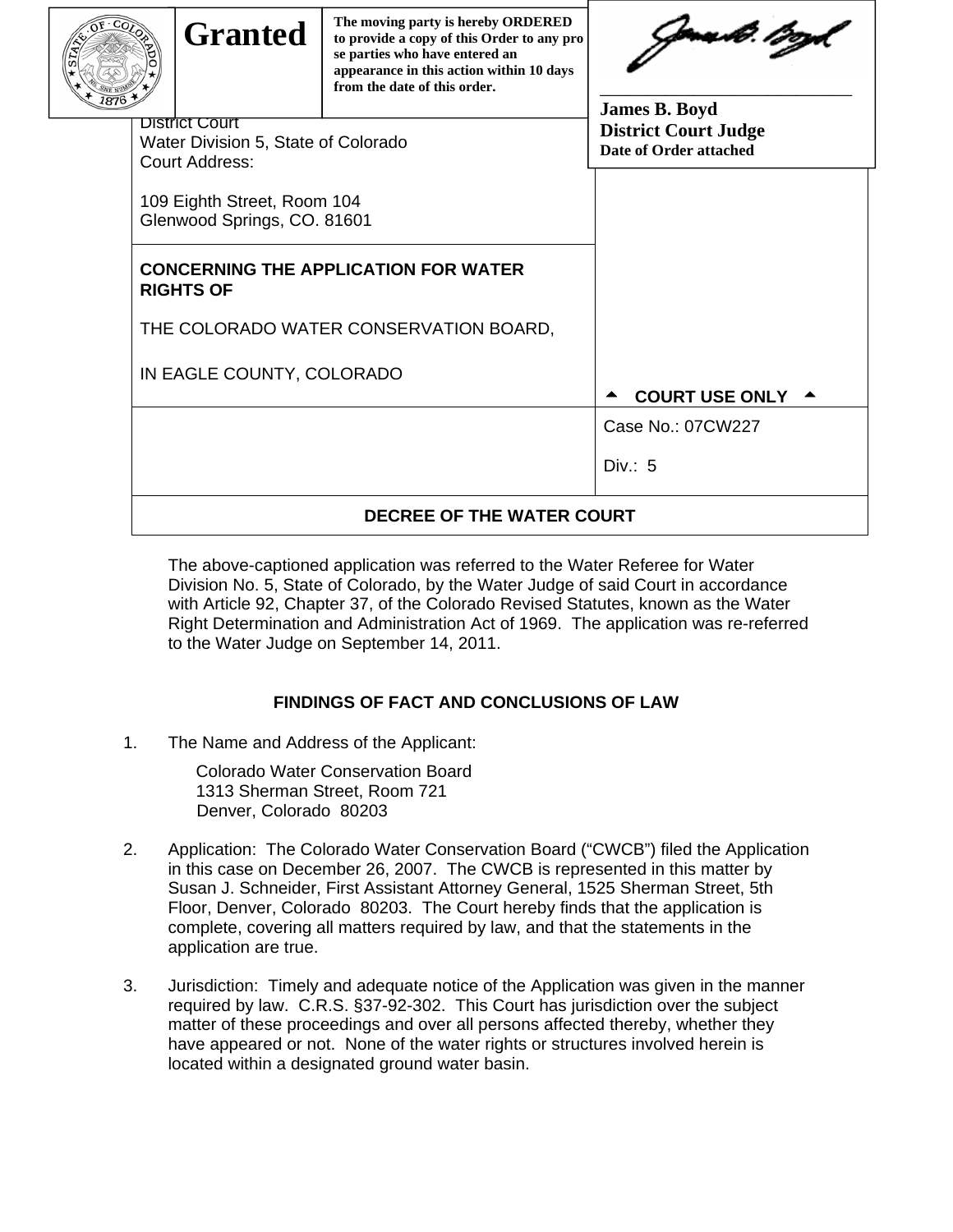- 4. Opposition: Timely statements of opposition were filed by the Colorado Water Trust, Diamond S. Ranch, Inc., and the Town of Eagle. No other statements of opposition to the Application have been filed, and the time for filing such statements has expired.
- 5. Stipulations:All of the objectors have stipulated to the entry of this Decree.
- 6. Background:Applicant, the CWCB, acquired the Hat Creek Ditch water right from the Colorado Water Trust by means of an acquisition agreement in 2007. The CWCB's application proposes to change the use of the Hat Creek Ditch to allow the rights to be used for instream flow purposes exclusively by CWCB, pursuant to C.R.S. section 37-92-102(3), to preserve the natural environment to a reasonable degree on the reach of Hat Creek from the headgate of the Hat Creek Ditch down to East Brush Creek, and on East Brush Creek to the confluence with Brush Creek. The Colorado Water Trust has retained the right to bring about beneficial use of the historical consumptive use associated with the Hat Creek Ditch water right below the confluence of East Brush Creek and Brush Creek pursuant to C.R.S. §37-92-102(3).

The CWCB holds existing instream flow water rights on Hat Creek and East Brush Creek, as follows:

| <b>CWCB</b><br>Stream/Lake<br>Case No. |                  | Amount (cfs)                        | Approp. Date | Watershed | County |
|----------------------------------------|------------------|-------------------------------------|--------------|-----------|--------|
| 5-87CW271                              | <b>Hat Creek</b> | $2(5/1 - 9/30)$<br>$1(10/1 - 4/30)$ | 10/2/1987    | Eagle     | Eagle  |
| 5-77W3627                              | East Brush Creek | $7(5/1-9/30)$<br>$4(10/1 - 4/30)$   | 7/27/1977    | Eagle     | Eagle  |

**Table 1 Existing Instream Flow Water Rights** 

- 7. Description of the Subject Water Right:
	- A. Name of Structure:Hat Creek Ditch.
	- B. Original Decree: July 17, 1916, Civil Action No. 673, by the District Court in and for Eagle County, Colorado.
	- C. Decreed Point of Diversion: On the south bank of Hat Creek at a point whence the Southwest ¼ corner of Section 22, Township 6 South, Range 83 West of the 6th P.M., bears South 67˚ 45' East 1,200 ft., in Eagle County, Colorado. The decreed point of diversion appears to be incorrect; however the actual location of the diversion has not changed and is therefore *res judicata*. The original decree is not changed herein, but rather the actual location for the diversion point is provided in this decree.
	- D. Actual Point of Diversion: UTM, Zone 13, NAD 83, Easting 354853, Northing 4374878 (meters).
	- E. Source: Hat Creek, tributary to East Brush Creek, tributary to Brush Creek, tributary to the Eagle River.
	- F. Appropriation Date: March 6, 1914.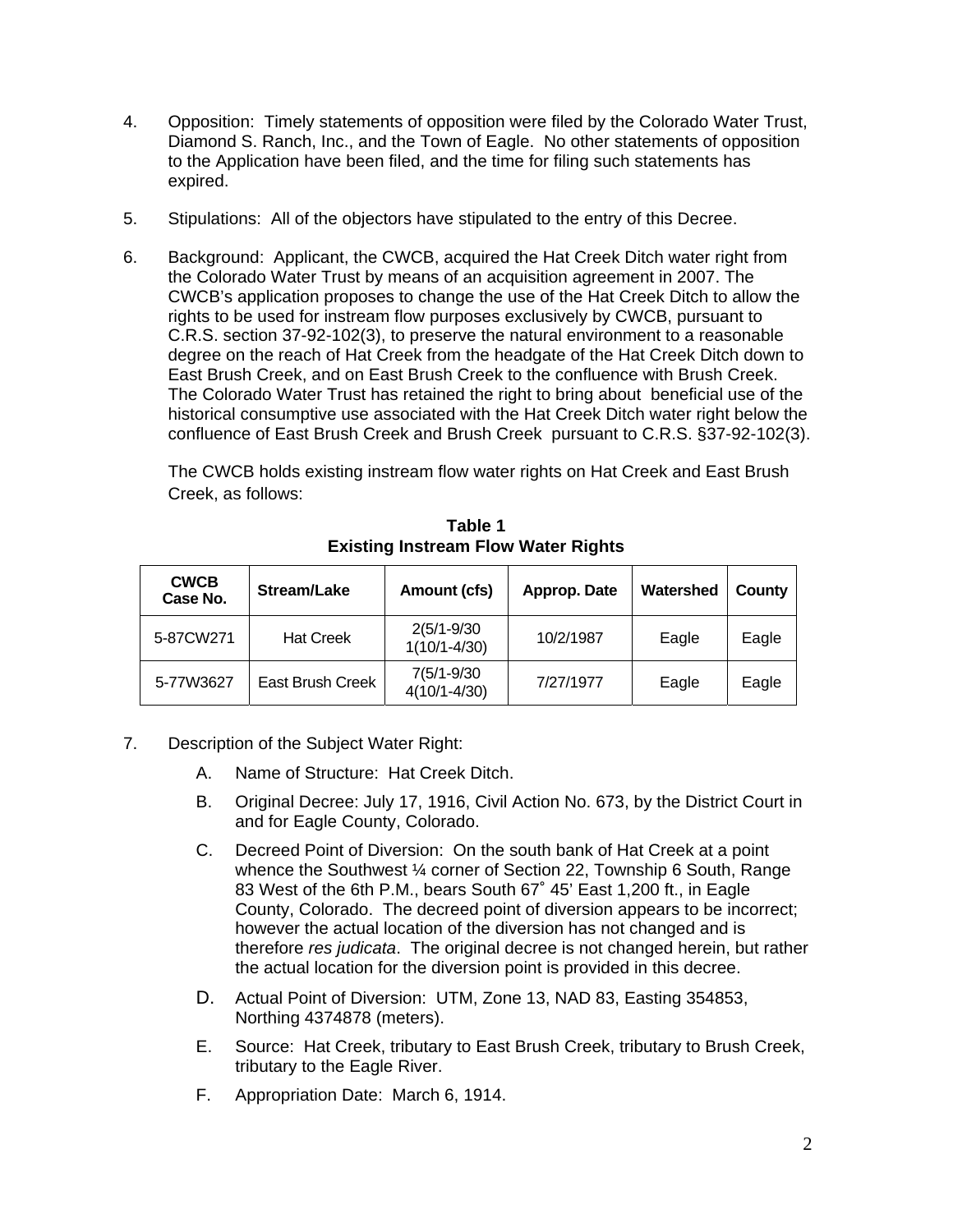- G. Amount: 2.0 cfs, absolute.
- 8. Historical Use: The Hat Creek Ditch water right was historically diverted at the Hat Creek Ditch headgate for use to irrigate approximately 22 acres of land adjacent to East Brush Creek. The location of the land irrigated via the Hat Creek Ditch indicates that the irrigation return flows accrued to East Brush Creek, with the water diverted through the Ditch being nearly 100% depletive to Hat Creek. The Court finds that the transferable historical consumptive use associated with the Hat Creek Ditch water right is 18.2 acre feet per year, distributed as follows:

| Month     | HCU (AF) |  |  |  |
|-----------|----------|--|--|--|
| May       | 2.5      |  |  |  |
| June      | 5.8      |  |  |  |
| July      | 4.8      |  |  |  |
| August    | 2.7      |  |  |  |
| September | 2.4      |  |  |  |

| Table 2                                                   |  |  |  |  |  |
|-----------------------------------------------------------|--|--|--|--|--|
| Hat Creek Ditch Historical Consumptive Use (in acre feet) |  |  |  |  |  |

- 9. Change:Because the historical diversions by the Hat Creek Ditch water right were fully consumptive as to Hat Creek, the amount changed to instream flow purposes on Hat Creek is based on historical diversions. Because return flows from this use benefitted East Brush Creek, the amount changed to instream flow purposes within East Brush Creek is based on the historical consumptive use associated with the right.
	- A. The use of the Hat Creek Ditch water right is changed from irrigation uses to instream flow use exclusively by the CWCB, pursuant to C.R.S. section 37- 92-102(3), in Hat Creek and East Brush Creek. Water under this change of use will be beneficially used to supplement existing decreed instream flow water rights on Hat Creek and East Brush Creek up to their respective decreed amounts.
	- B. The CWCB will not divert the Hat Creek Ditch water right, but will use the rights to preserve the natural environment to a reasonable degree within segments of Hat Creek and East Brush Creek located downstream of the Hat Creek Ditch headgate, as is more fully described below.
	- C. The CWCB will use the Hat Creek Ditch water right as summarized below and in Table 3 for instream flow purposes on the following stream reaches:
		- i. Hat Creek: The reach of Hat Creek from the headgate of the Hat Creek Ditch, downstream approximately 0.48 miles to the confluence with East Brush Creek.
		- ii. East Brush Creek: The reach of East Brush Creek from the confluence with Hat Creek downstream approximately 4.7 miles to the confluence with Brush Creek.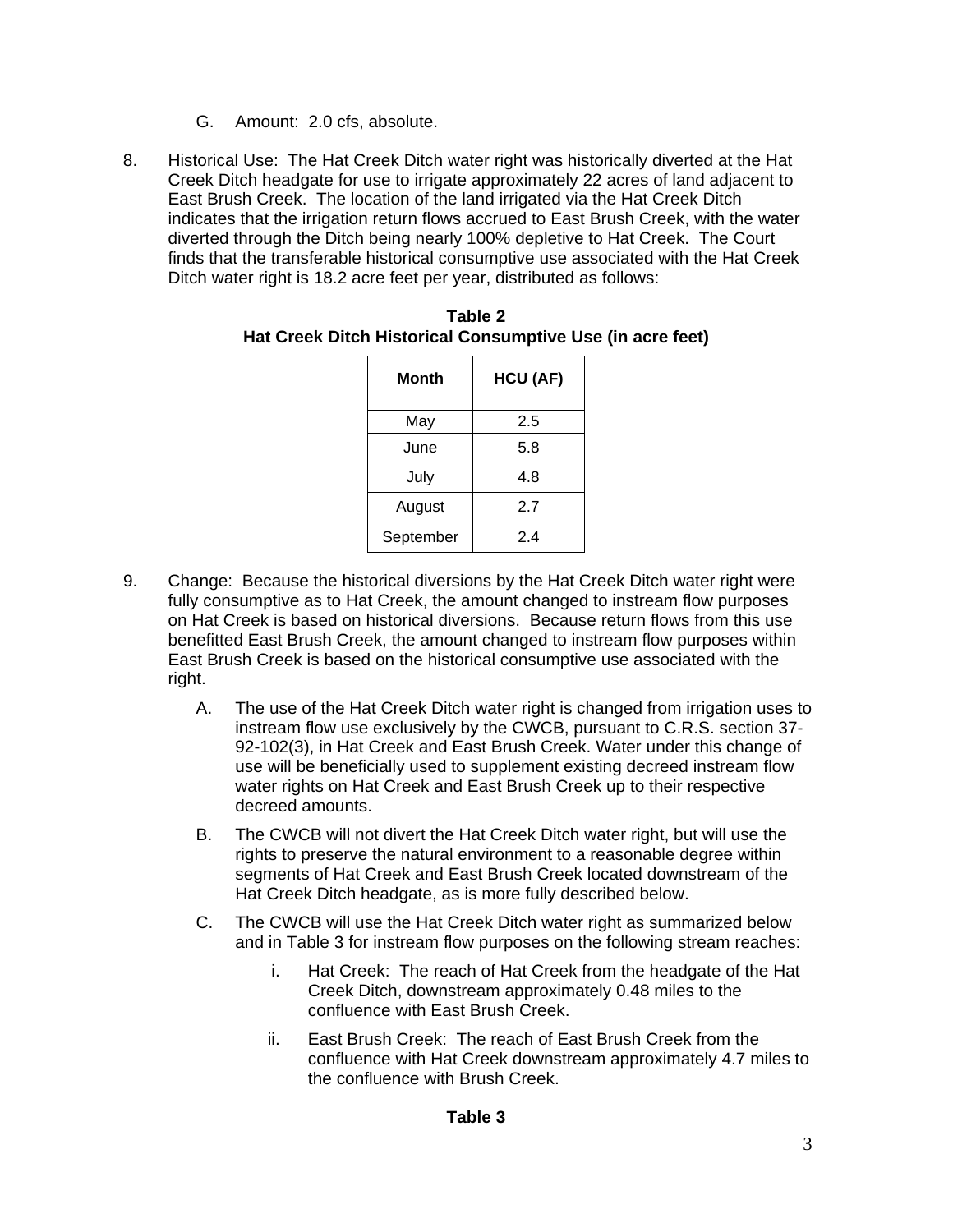| <b>Month</b> | <b>Hat Creek</b> | <b>East Brush Creek</b> |                |  |  |
|--------------|------------------|-------------------------|----------------|--|--|
|              |                  | Average                 | <b>Maximum</b> |  |  |
| May          | 0.77             | 0.04                    | 0.11           |  |  |
| June         | 2.0              | 0.10                    | 0.20           |  |  |
| July         | 2.0              | 0.08                    | 0.15           |  |  |
| August       | 2.0              | 0.04                    | 0.10           |  |  |
| September    | 2.0              | 0.04                    | 0.11           |  |  |

 **Flow Amounts Claimed for Changed Water Right (in c.f.s)** 

- 10. Locations: The ditch diversion point and stream confluences along with the UTM coordinates are provided as the decree locations. PLSS and Lat/Long are provided as cross-reference locations for administrative purposes only.
	- A. Hat Creek ISF Reach Upper Terminus: Hat Creek Ditch diversion point on Hat Creek
		- UTM: Zone 13, NAD 83, Easting 354853, Northing 4374878 (meters).
		- PLSS: SE SW Section 22, Township 6 South, Range 83 West of the 6th PM, at a point 1275 feet east of the west section line and 149 feet north of the south section line.
		- Lat/Long: Latitude 39deg 30' 40.63"N and Longitude 106deg 41' 18.21"W.
	- B. Hat Creek ISF Reach Lower Terminus: Hat Creek Confluence with East Brush Creek
		- UTM: Zone 13, NAD 83, Easting 355010, Northing 4375575 (meters).
		- PLSS: NE SW Section 22, Township 6 South, Range 83 West of the 6th PM, at a point 1748 feet east of the west section line and 2450 feet north of the south section line.
		- Lat/Long: Latitude 39deg 31' 3.33"N and Longitude 106deg 41' 12.12"W.
	- C. East Brush Creek ISF Reach Upper Terminus: Hat Creek Confluence with East Brush Creek
		- UTM: Zone 13, NAD 83, Easting 355010, Northing 4375575 (meters).
		- PLSS: NE SW Section 22, Township 6 South, Range 83 West of the 6th PM, at a point 1748 feet east of the west section line and 2450 feet north of the south section line.
		- Lat/Long: Latitude 39deg 31' 3.33"N and Longitude 106deg 41' 12.12"W.
	- D. East Brush Creek ISF Reach Lower Terminus: East Brush Creek Confluence with Brush Creek

UTM: Zone 13, NAD 83, Easting 349148, Northing 4378277.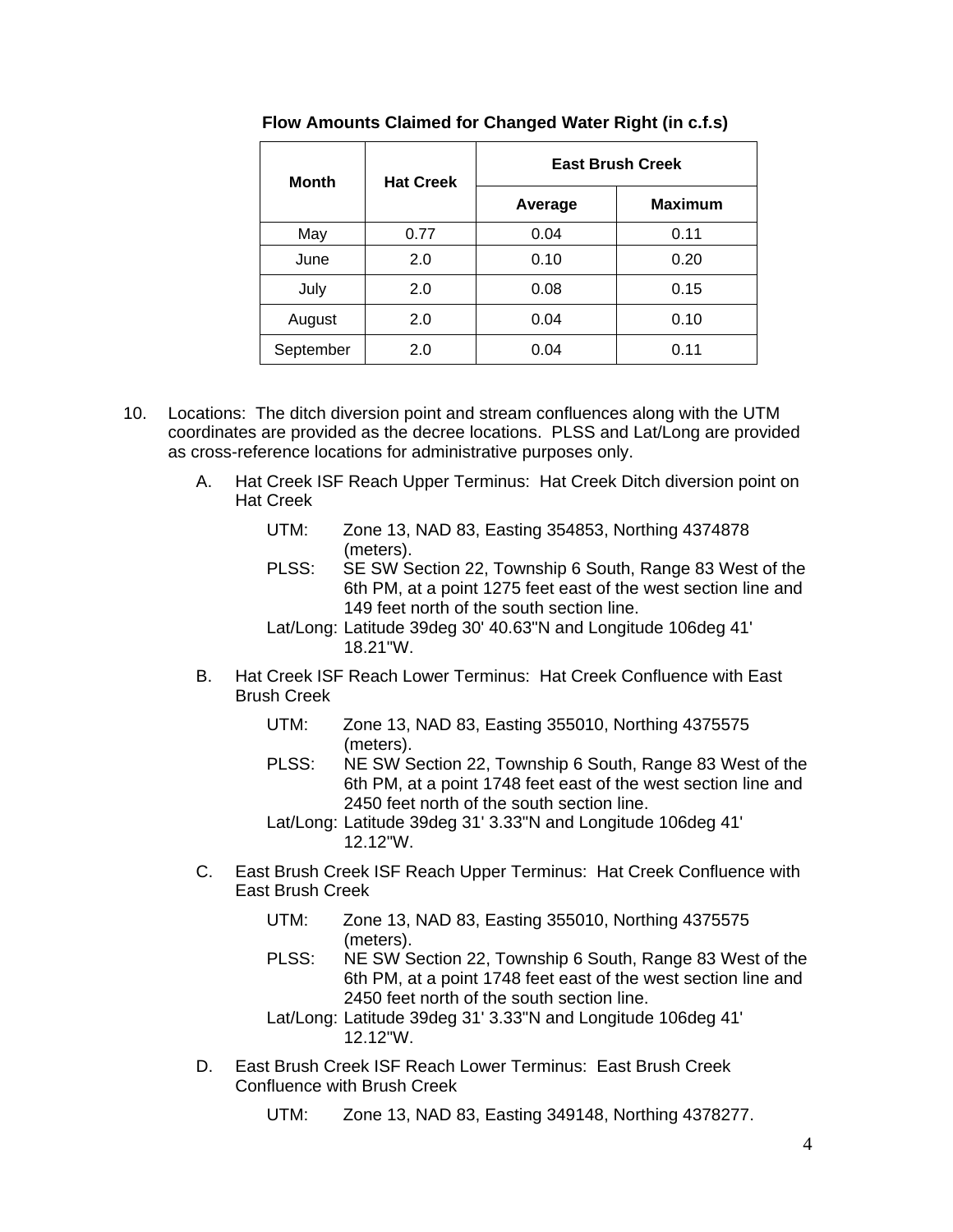- PLSS: SW SW Section 7, Township 6 South, Range 83 West of the 6th PM, at a point 298 feet east of the west section line and 447 feet north of the south section line.
- Lat/Long: Latitude 39deg 32' 27.31"N and Longitude 106deg 45' 19.79"W.
- 11. Metadata for Locations:
	- A. The UTM, PLSS and Lat/Long locations for the upper and lower termini were derived using the National Hydrography Dataset (NHD). This dataset is used in CWCB's geographic information system.
	- B. The Public Land Survey System (PLSS) locations in this decree were derived using 2005 PLSS data from the U.S. Bureau of Land Management's Geographic Coordinate Database. This database is used in CWCB's geographic information system.

## **TERMS AND CONDITIONS**

- 12. The CWCB will have the right to use the full diversion amount of the Hat Creek Ditch water rights for instream flow purposes in the reach of Hat Creek located downstream of the Hat Creek Ditch headgate down to the confluence with East Brush Creek, and the historical consumptive use portion of the Hat Creek Ditch water right for instream flow purposes in the reach of East Brush Creek from the confluence with Hat Creek down to the confluence with Brush Creek.
- 13. The Hat Creek Ditch water right shall no longer be used to irrigate the approximately 22 acres described above in paragraph 7. The 22 acres will no longer be irrigated.
- 14. The CWCB will install measuring devices as required by the State and Division Engineer.
- 15. The Colorado Water Trust, or its assigns, may bring about beneficial use of the historical consumptive use of the subject water rights downstream of the instream flow reach on East Brush Creek as fully consumable reusable water by law. The downstream use will be subject to such terms and conditions as decreed by the water court upon subsequent application to prevent injury to vested water rights and decreed conditional water rights. The historical consumptive use associated with the Hat Creek Ditch water right decreed herein will be binding in any such adjudication.

## **RULING AND DECREE**

- 16. The foregoing paragraphs are hereby fully incorporated and made a part of this Decree. The Court finds that the CWCB has satisfied all necessary legal prerequisites and hereby rules that the change of water right described above is hereby granted. The Court further rules that under the terms and conditions set forth above, there will be no injury to any owner of or person entitled to use water under a vested water right or a decreed conditional water right as a result of the Decree entered herein, and that the subject water rights will be administrable.
- 17. **The application is granted and a decree is hereby entered** changing the use of the Hat Creek Ditch water right from irrigation uses to instream flow use, in Hat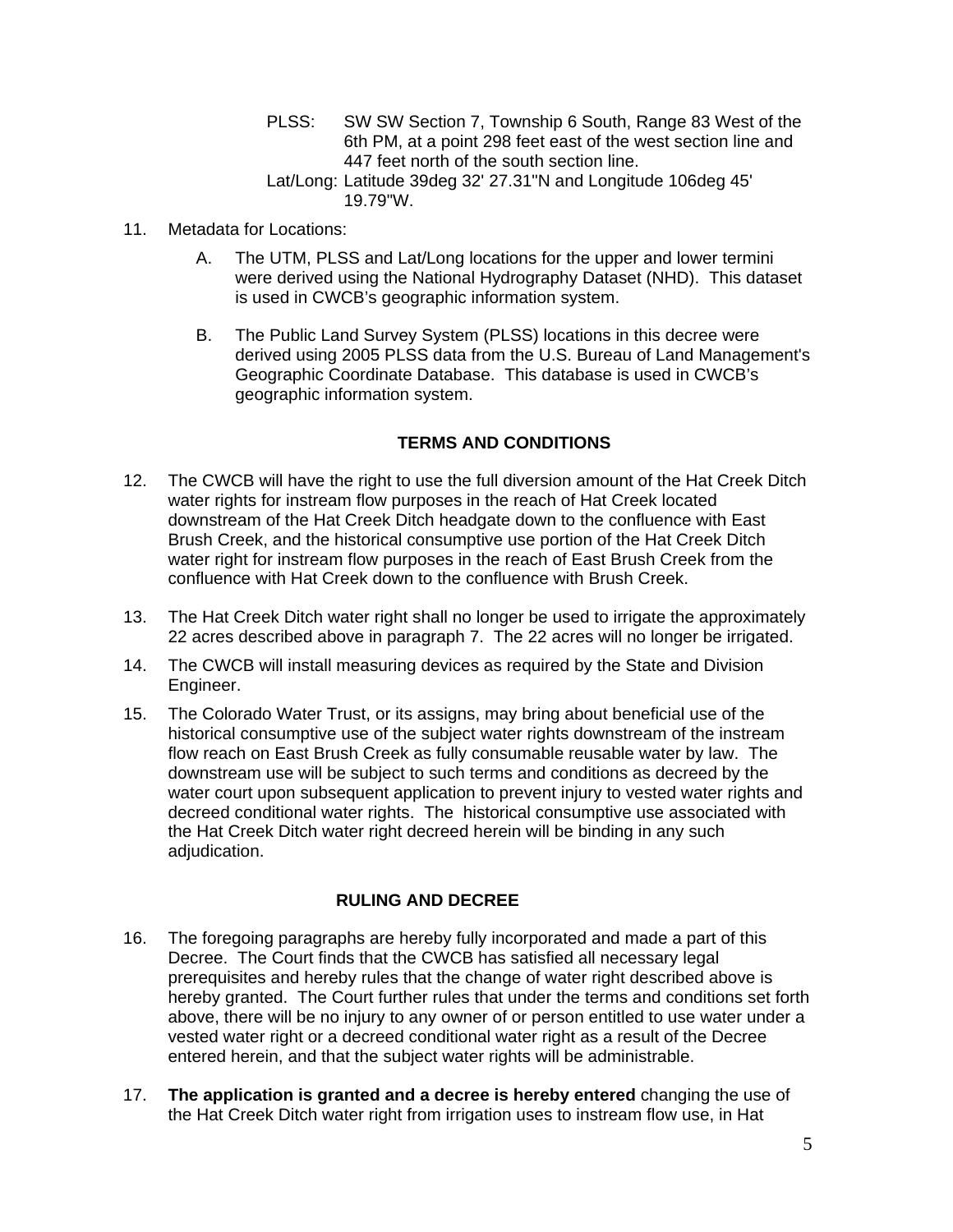Creek and East Brush Creek to preserve the natural environment to a reasonable degree through the stream segments described above. Water under this change of use will be beneficially used to supplement the CWCB's existing decreed instream flow water rights on Hat Creek and East Brush Creek.

It is **ORDERED** that a copy of this Decree shall be filed with the Division Engineer and the State Engineer.

DATED this \_\_\_\_\_\_\_\_\_\_\_ day of \_\_\_\_\_\_\_\_\_\_\_\_\_\_\_\_\_\_\_\_\_\_, 2012.

BY THE COURT

 Hon. James Boyd, Water Judge Water Division No. 5, Colorado